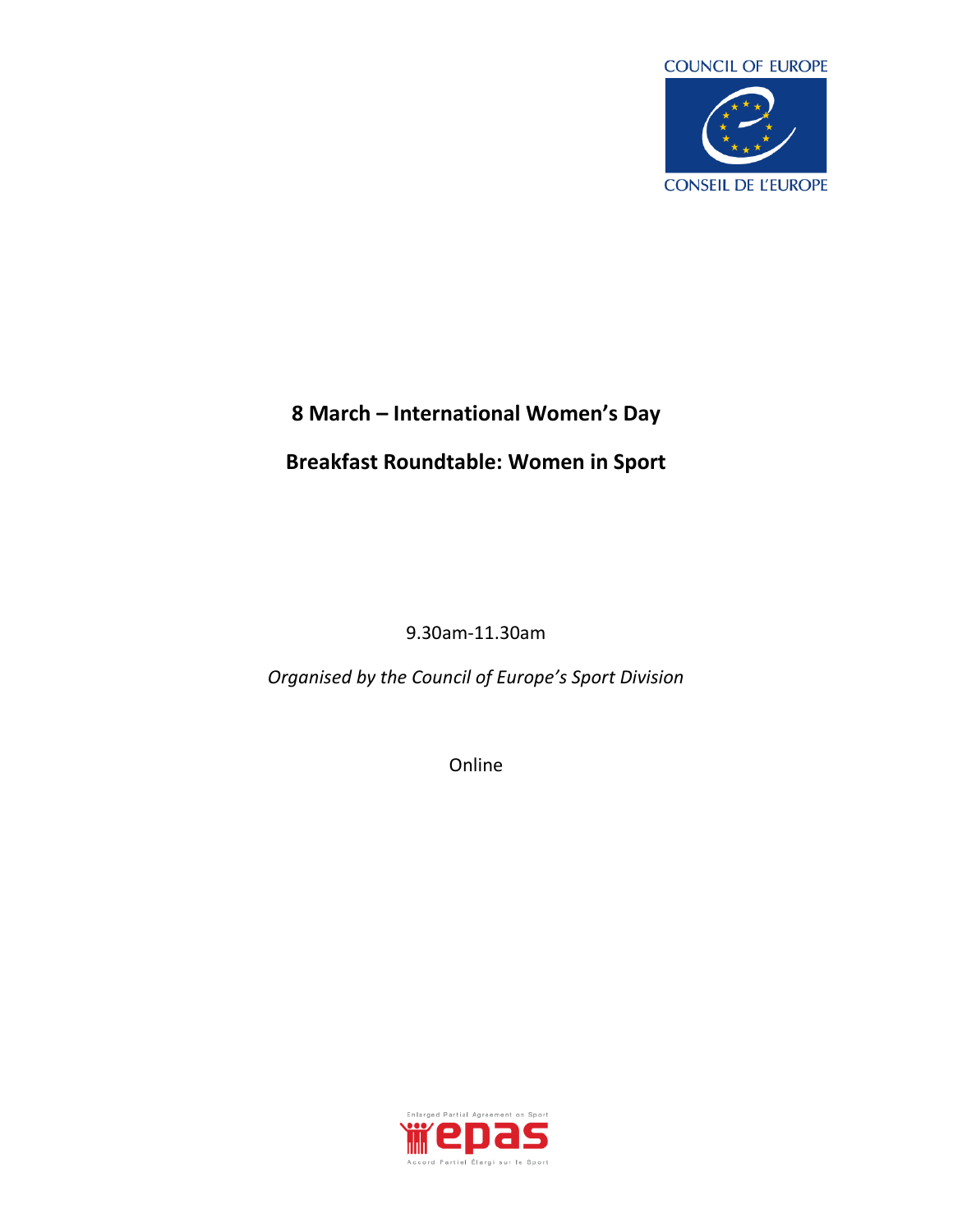## **Background**

Promoting gender equality has been part of the work of the Council of Europe in the field of sport for many years. In 2015, the Council of Europe's Enlarged Partial Agreement in Sport (EPAS) was instrumental in the preparation of Recommendation [CM/Rec\(2015\)2](https://search.coe.int/cm/Pages/result_details.aspx?Reference=CM/Rec(2015)2) of the Committee of Ministers to member States on gender mainstreaming in sport. From 2018-2019, the Council of Europe and the European Union ran a joint project entitled ["All IN"](https://human-rights-channel.coe.int/all-in-en.html) with a focus on gender equality in sport. This project provided many deliverables, including a best practice toolkit for gender equality, 6 indicators in the following areas: leadership, coaching, participation (from grassroots to elite sport), gender-based violence, media/communication and gender mainstreaming which were assessed in 17 countries, and which led to the publication of an analytical study on gender equality, as well as an online resource centre. Many other initiatives have been promoted by the Council of Europe to contribute to promoting greater gender equality in sport and this ongoing work to achieve greater equality is firmly enshrined in the Council of Europe's revised European Sport Charter (ESC).

From 2023-2024 it is envisaged that the Council of Europe's Sport Division will pursue the work under the "All In" project, to further strengthen the findings from the first edition, having a specific focus on issues linked to representation of women in sport and further fine-tuning the data indicators and increasing the range of countries covered by the project. Working closely with experts from different institutional, academic and grassroots backgrounds will ensure that the next round of "All In" has as much impact as possible.

It is in this context that the Council of Europe's Sport Division is delighted to announce a "Breakfast Roundtable: Women in Sport" on the occasion of International Women's Day, March 8. In the first part of this online event, international experts in this area will share their experiences and knowhow, and will showcase the work that they have done in their organisations, and which they will continue to do, to try to ensure that there is more of a level playing field in sport between women and men in sport. This will be followed by an informal coffee table discussion bringing together expert panellists who will discuss what steps can be taken to improve women's position in sport. Despite many initiatives over the years much remains to be done…